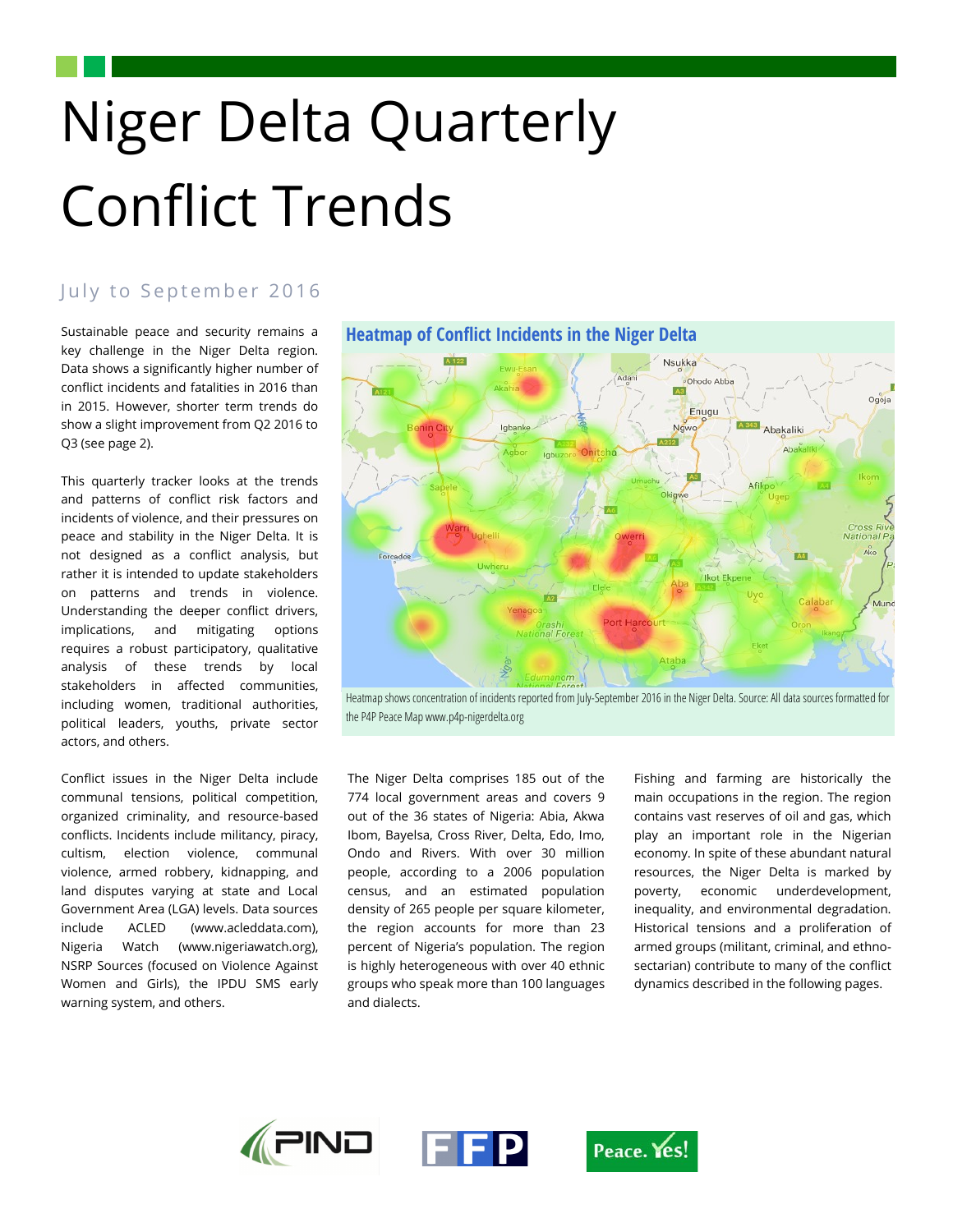# **Regional Patterns and Trends in Conflict Risk — July to September 2016**

Conflict risk in the Niger Delta decreased slightly in Q3 after hitting its highest levels in Q2 since late 2009. Insecurity in the region has been driven by political violence, protests, land disputes, inter-communal conflict, criminality and gang violence. There has also been a rise in attacks on oil and gas infrastructure by new militant groups such as the Niger Delta Avengers (NDA) and the Niger Delta Greenland Justice Movement (NDGJM), particularly in Bayelsa and Delta states.

During Q3, militancy, gang violence, political tensions, and inter-communal conflict remained prevalent. There was a proliferation of militant groups across the region, with a series of attacks on energy infrastructure in Bayelsa, Delta, Rivers, and Akwa Ibom. Cult-related violence across the nine states continued, partly due to rival cult clashes and supremacy battles among the numerous cult groups in the region, as well as general criminality.

At the state level, in Q3 lethal violence declined slightly in Delta, Rivers, and Cross River, (the three most violent states in the region) as well as Bayelsa state.

Notwithstanding the slight improvement, however, violence in Cross River remains unusually high. Violence in Imo increased during the quarter.

The most violent LGAs were Ohaji-Egbema (Imo), Ikwerre (Rivers), and Ogba-Egbema-Ndoni (Rivers), followed by Warri South (Delta) and Obubra (Cross River).

The following pages provide a breakdown by state as to the main issues reported during the Quarter. and the trends in those issues over time.



(July-September 2016) **90 70 60 10 0 Rivers Delta Cross River Imo Ondo Edo Cross River Bayelsa** Akwa Ibon **Akwa Ibom Abia**

Data for map and bar charts from ACLED and Nigeria Watch formatted and integrated on P4P Peace Map www.p4p-[nigerdelta.org](http://www.p4p-nigerdelta.org)

# **About this Conflict Tracker**

We hope that this tracker provides such stakeholders with information to inform that process of analysis and joint planning to promote sustainable peace in the Niger Delta.

To ensure that the tracker is comprehensive, please contribute your knowledge by reporting any verified incident of conflict to the IPDU Early Warning System by texting a message to

**080 9936 2222**. Kindly include the relevant state, LGA, town, date, and brief description of the incident. To read the latest monthly tracker, please visit: **www.p4p-nigerdelta.org**

**0**

**Ohaji -Egbema Ikwerre** **Ogba -Egbema Warri South Obubra Owerri Municipal Calabar Municipal Isoko South Port Harcourt Aba North Uvwie**

Warri South

Owerri Municipal **Calabar Municipa** Isoko South

Port Harcourl Aba North

**Conflict Fatalities, LGA Level** (July-September 2016)

**5**

**10**

**15**

**20**

**25**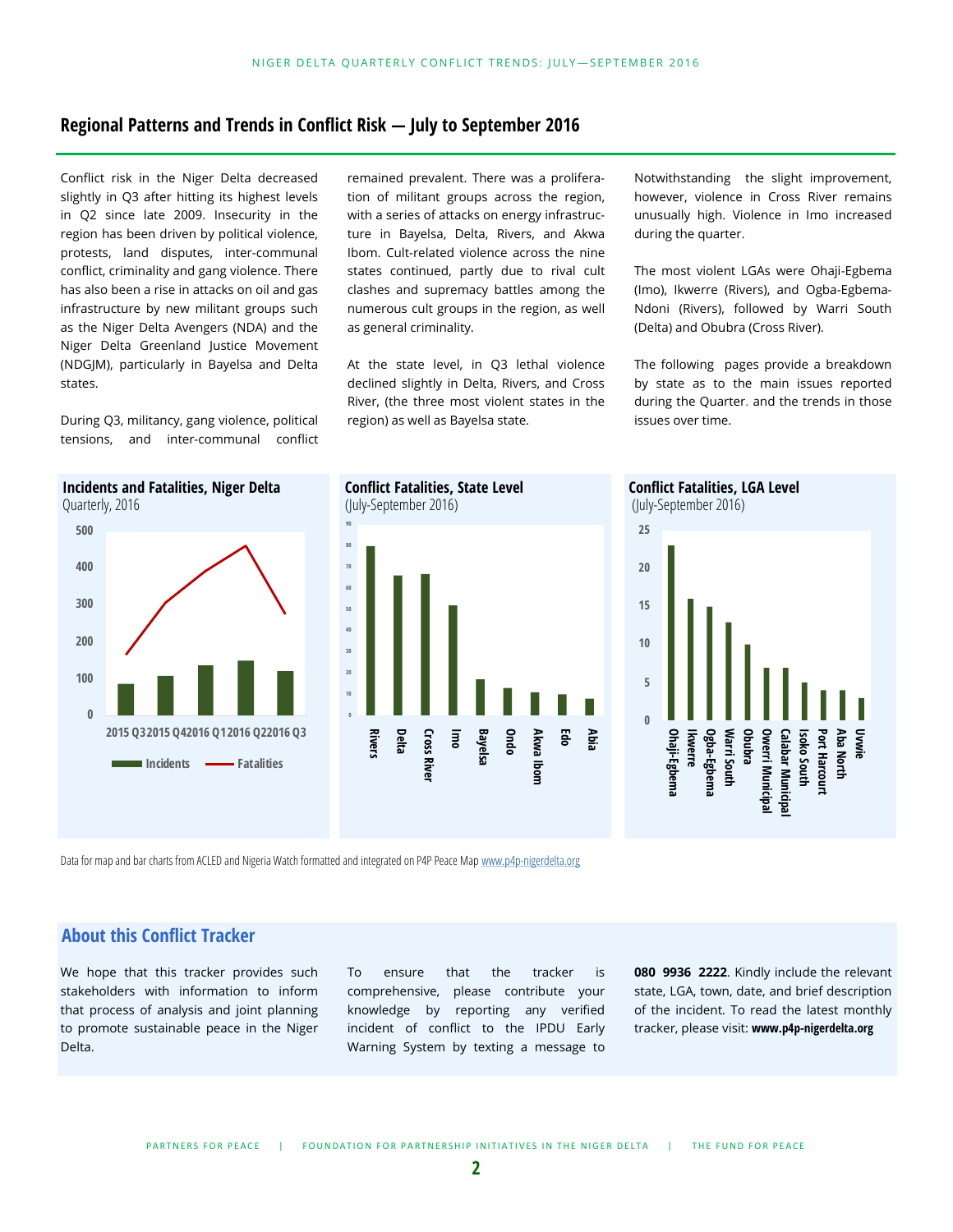# **Regional Patterns and Trends in Conflict Risk — Abia State**

Reported fatalities continued to decrease in the third quarter of 2016 since lethal communal violence peaked in Q1. During Q3 reports of conflict risk and violence were most prevalent in Aba North LGA and included violent criminality, vigilantism, human trafficking and protests.

### Communal Tensions

In August, there were reported tensions among community leaders regarding the potential establishment of a town union and youth association in Owaza community in Ukwa West, because of implications for the employment of indigenes by companies in the region. In September, Ohafia youths protested the reported police killing of an elderly hunter in Amaekpu community after he allegedly killed a fellow hunter.

# Criminality and Vigilantism

During the quarter, security officers reportedly shot several suspected criminals, including robbers, murderers, and kidnappers in Obi-Ngwa, Aba North, Ukwa West, and Ugwunagbo. In July, a medical director at the state polytechnic was reportedly abducted in Aba. In August, policemen reportedly clashed with residents of Unity Garden Estate in a disagreement over who has the right to occupy the estate. Members of the Abia Vigilante Service (AVS) reportedly shot a woman who was celebrating her birthday at a restaurant in Aba North. Separately, a lawyer was reportedly murdered by unknown assailants in Obi-Ngwa.

# Human Trafficking

In August, a 54-year old man and his wife were reportedly arrested by the police for child trafficking. Several pregnant girls were rescued from the 'baby factory' operated by the couple at the Ogbor-Hill in Aba North.

#### Protests

In September, there were reported protests in Umuahia, the state capital, over a court judgement that nullified the election of the incumbent governor. In September, there were also reports of protests over the nullified election results. In a separate incident, it was reported that truck drivers protested taxes and levies.

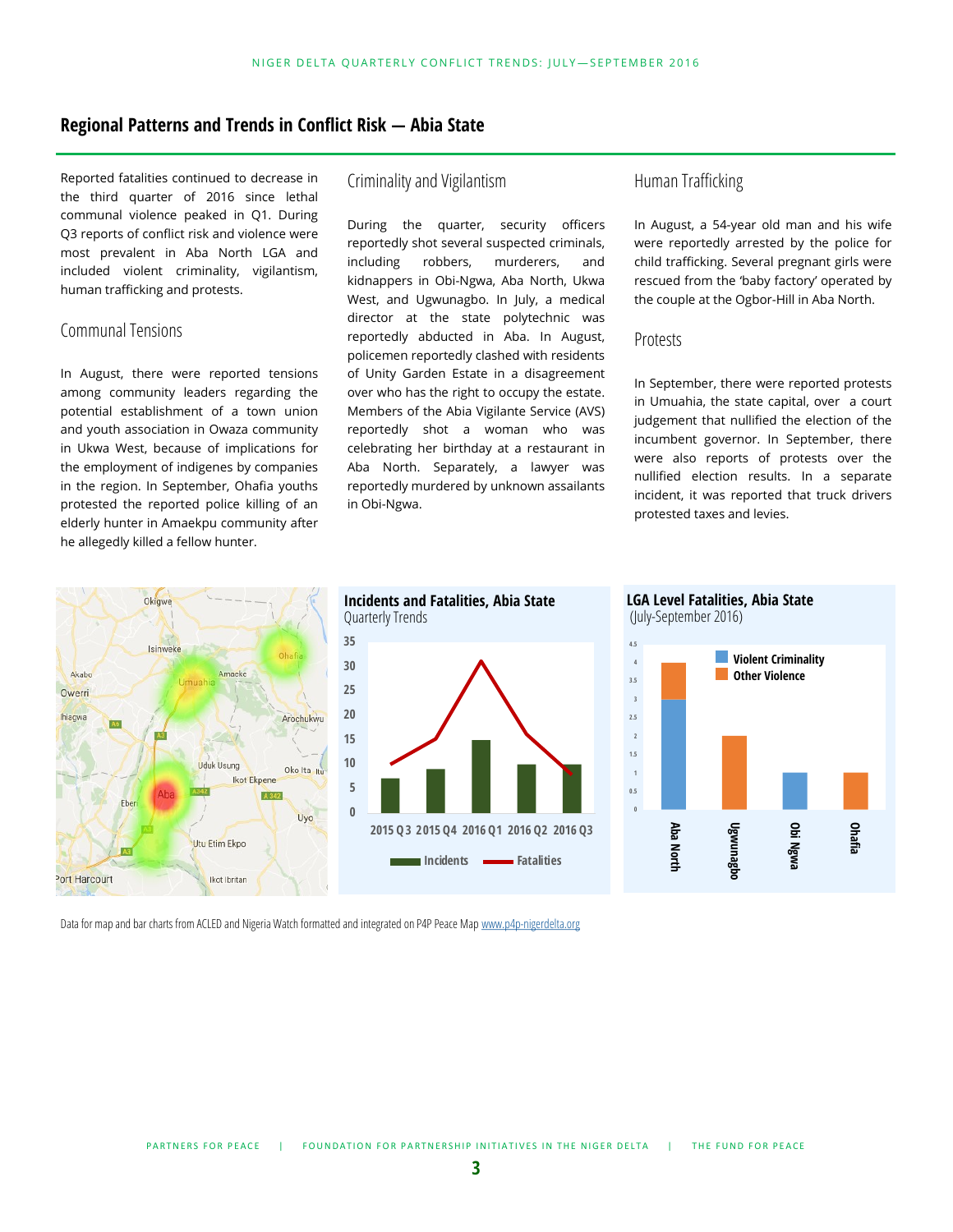# **Regional Patterns and Trends in Conflict Risk — Akwa Ibom State**

Akwa Ibom was one of the least violent states in the Niger Delta during Q3 2016, based on reported incidents of conflict. Uruan LGA had the highest levels of violence in the state during the quarter due to inter-communal conflict which led to the deaths of several people. Overall incidents in Akwa Ibom also included militancy, cultism, and criminality. There was also a protest reported over government salaries in Uyo during the period.

#### Militancy and Vandalism

In July, an oil pipeline was reportedly attacked by Niger Delta Avengers (NDA) in Nsit Ibom. In a separate incident, the NDA reportedly bombed an oil terminal in Ibeno, causing it to close. In August, three suspected pipeline vandals with Improvised Explosive Devices (IEDs) were reported arrested by the police in Eket.

# Violent Criminality

In July, three members of a gang of kidnappers were reported arrested by the police in Eket. Also in July, a two-year old girl was reported killed by her father during a scuffle with her mother in Ikot Abasi. Separately, a 30-year old man reportedly killed his daughter in Ibiono Ibom. Also, a man reportedly killed his 60-year old uncle during an argument in Offong-Oruko. In August, eight fishermen were reported kidnapped by pirates in Ibeno. Separately, a woman was killed by her son in Eket. In September, a man reportedly murdered a commercial motorcyclist with a machete in Onna. Separately, a police corporal was reportedly killed by robbers in Etinan. One person was reportedly killed in a clash between factions of the Axe Men in Oron.

# Communal Tensions

In August, five fatalities were reported in a dispute between two communities in Uruan LGA, over the ownership of a land where an oil well is located. Youths from one of the communities attacked the other community and killed five people. In September, women in Essien Udim protested over conflict between herdsmen and farmers in Umoessiem community.









Data for map and bar charts from ACLED and Nigeria Watch formatted and integrated on P4P Peace Map www.p4p-[nigerdelta.org](http://www.p4p-nigerdelta.org)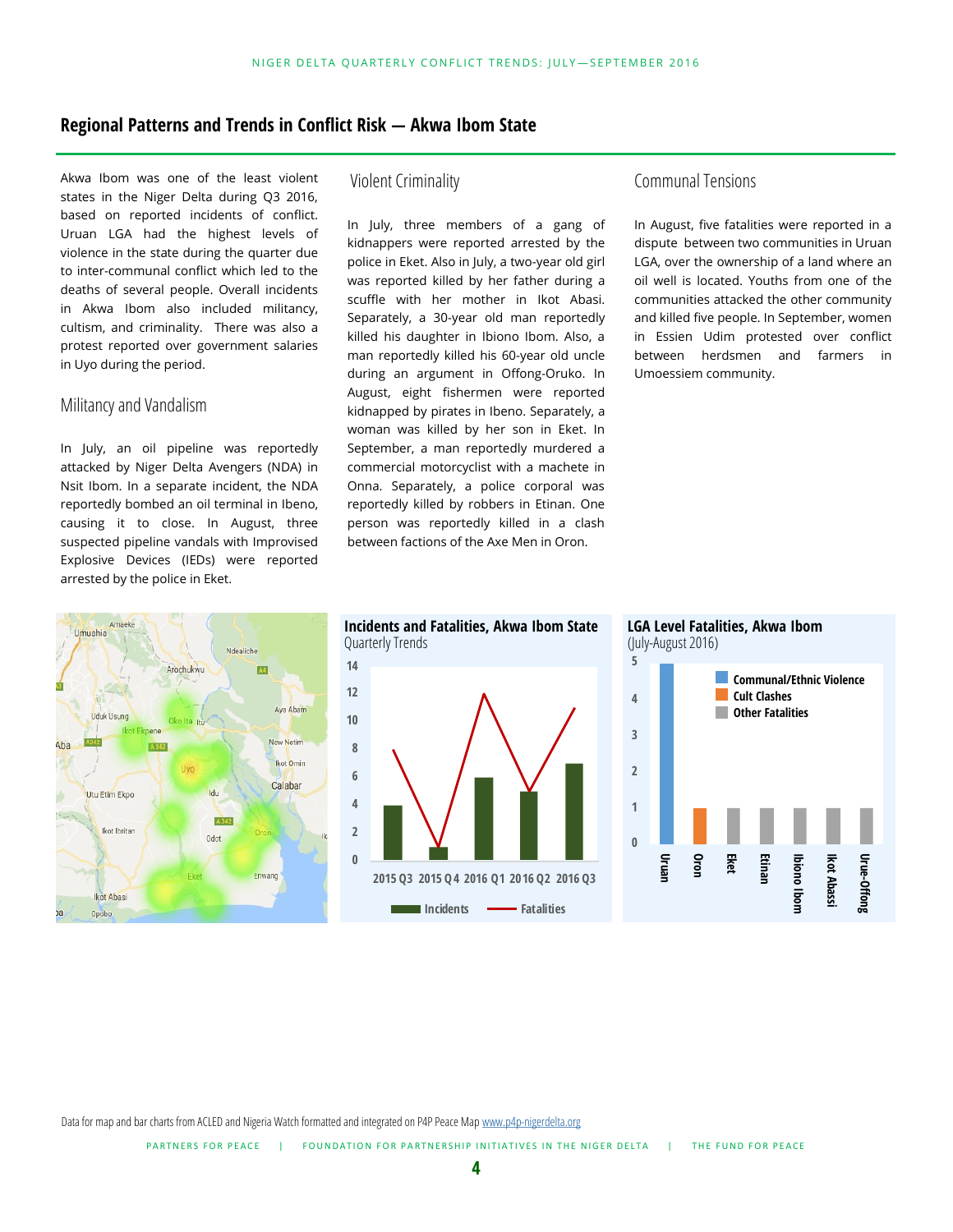# **Regional Patterns and Trends in Conflict Risk — Bayelsa State**

The third quarter of 2016 saw a drop in both reported incidents and fatalities in Bayelsa. This followed a spike of reported incidents in the second quarter as a result of militancy and violent criminality. The drop in violent conflict reports and reported fatalities this quarter could be the result of the suspension of attacks by some of the militant groups in the Niger Delta following several peace talks initiated by the Federal government in which some militant groups participated. A majority of reported incidents in Q3 were concentrated in Brass, Nembe and Southern Ijaw LGAs. Aside from militancy, other issues reported during the quarter included communal tensions and violent criminality.

#### **Militancy**

Militancy continues to be a key issue this quarter, especially in Nembe, Brass, and Southern Ijaw LGAs. In July, the Niger Delta Avengers (NDA) reportedly attacked a crude oil facility in Nembe. Separately, two militant



groups reportedly engaged in a gun battle over a missing speed boat in the Gbaran community of Southern Ijaw. In August, suspected members of the NDA reportedly attacked a military checkpoint in Nembe, killing three soldiers and stealing their rifles and gunboat. Separately, operatives of the Joint Task Force (JTF) reportedly attacked the hideout of members of the NDA in Southern Ijaw, killing two militants and arresting three others.

#### Violent Criminality

In July, pirates reportedly ambushed and killed an officer of the Nigerian Security and Civil Defense Corps (NSCDC) in Southern Ijaw. Separately, a staff member of the Independent National Electoral Commission (INEC) was reportedly abducted in Ogbia by gunmen who later demanded a ransom. In August, the father of a lawmaker was reported to have been kidnapped in Yenagoa. In September, operatives of the National Drug Law Enforcement Agency



#### Communal Tensions

In July, there was reportedly conflict between Egbesouware and Azagbene communities in Ekeremor over a fishing lake. In August, tensions were reportedly high in Agrissaba community in Nembe following the arrest of a traditional ruler by operatives of the Department of State Security over alleged involvement in a protest against an international oil company. In September, there was reportedly tension in Korokorosei community in Southern Ijaw following the death of a robbery suspect in the custody of members of the Vigilante Group of Nigeria. Houses were reportedly destroyed in retaliatory attacks between the vigilante and community residents. In Yenagoa, violent clashes were reported to have taken place among youth during a local election.



**LGA Level Fatalities, Bayelsa State** (July-September 2016)

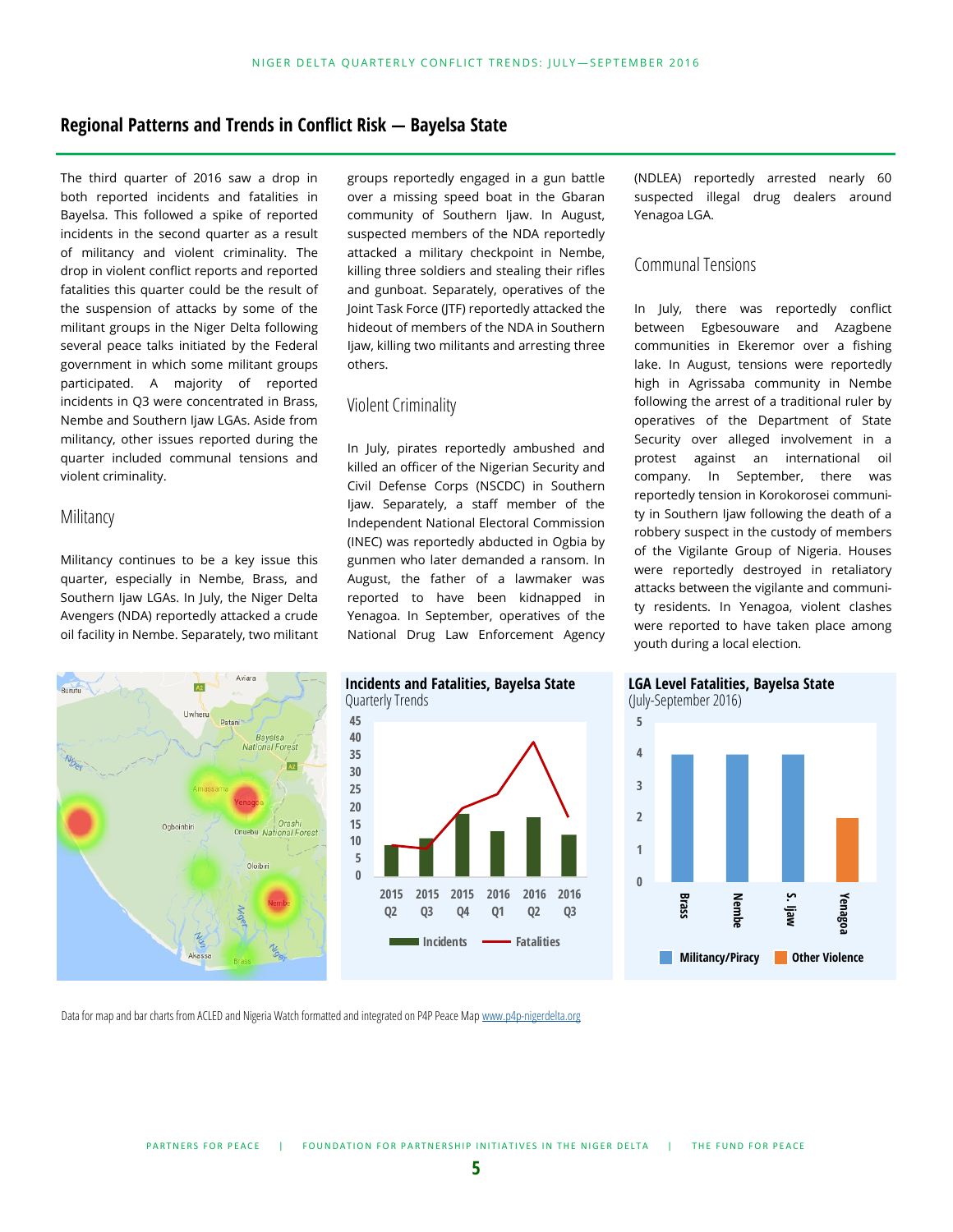# **Regional Patterns and Trends in Conflict Risk — Cross River State**

Cross River experienced a slight decrease in reported fatalities in the third quarter. This followed spike in reported fatalities in the second quarter that was the highest in the state since 2012. Conflict issues in Q3 2016 were largely driven by inter-communal tensions, including land competition and boundary disputes. Other trends in reported conflict during the quarter included violent criminality, militancy, and protests.

# Communal Violence

In July and August, hundreds of people were reportedly displaced following a dispute over a farmland between five Busi communities in Obanliku. Homes, farmlands and property were reportedly destroyed during the clashes. In September, one person was reported killed, and several houses and vehicles destroyed in a clash between two communities over land in Odukpani. In a separate incident, several people reportedly sustained injuries during a violent clash between Ochon and Otutop communities over land dispute in Ikom LGA. Several people were reportedly killed in renewed clashes between Inyima and Onyadama communities in Obubra and Yakurr LGAs.

#### Violent Criminality

In July, a former lawmaker was reportedly abducted in Akpabuyo. Separately, a staff member of Etung LGA was reportedly abducted in Calabar. In a separate incident, police arrested a kidnapper and rescued a victim in Calabar. In August, a notorious robber was reportedly murdered and set ablaze in Calabar. In September, gunmen reportedly attacked the staff quarter of the University of Calabar, kidnapped a student, and manhandled a lecturer and his wife. Separately, robbers reportedly ambushed and killed a banker on his way to deposit cash into an Automated Teller Machine in Calabar.

# **Militancy**

A soldier was reported killed in a gun battle with militants in Bakassi in September. Separately, five members of the militant group, Bakassi Strike Force (BSF) were reportedly arrested by the Navy in Bakassi.

#### Protests

In July, members of the Bakassi Strike Force reportedly barricaded the state governor's office in Calabar over issues related to the Presidential Amnesty Program and the alleged neglect of the Bakassi returnees. Separately, ex-militants under the amnesty scheme reportedly protested at the University of Calabar's Institute of Oceanography over provision of training program certificates.





**2015 Q32015 Q42016 Q12016 Q22016 Q3**

**Incidents Fatalities**



Data for map and bar charts from ACLED and Nigeria Watch formatted and integrated on P4P Peace Map www.p4p-[nigerdelta.org](http://www.p4p-nigerdelta.org)

**0**

**10**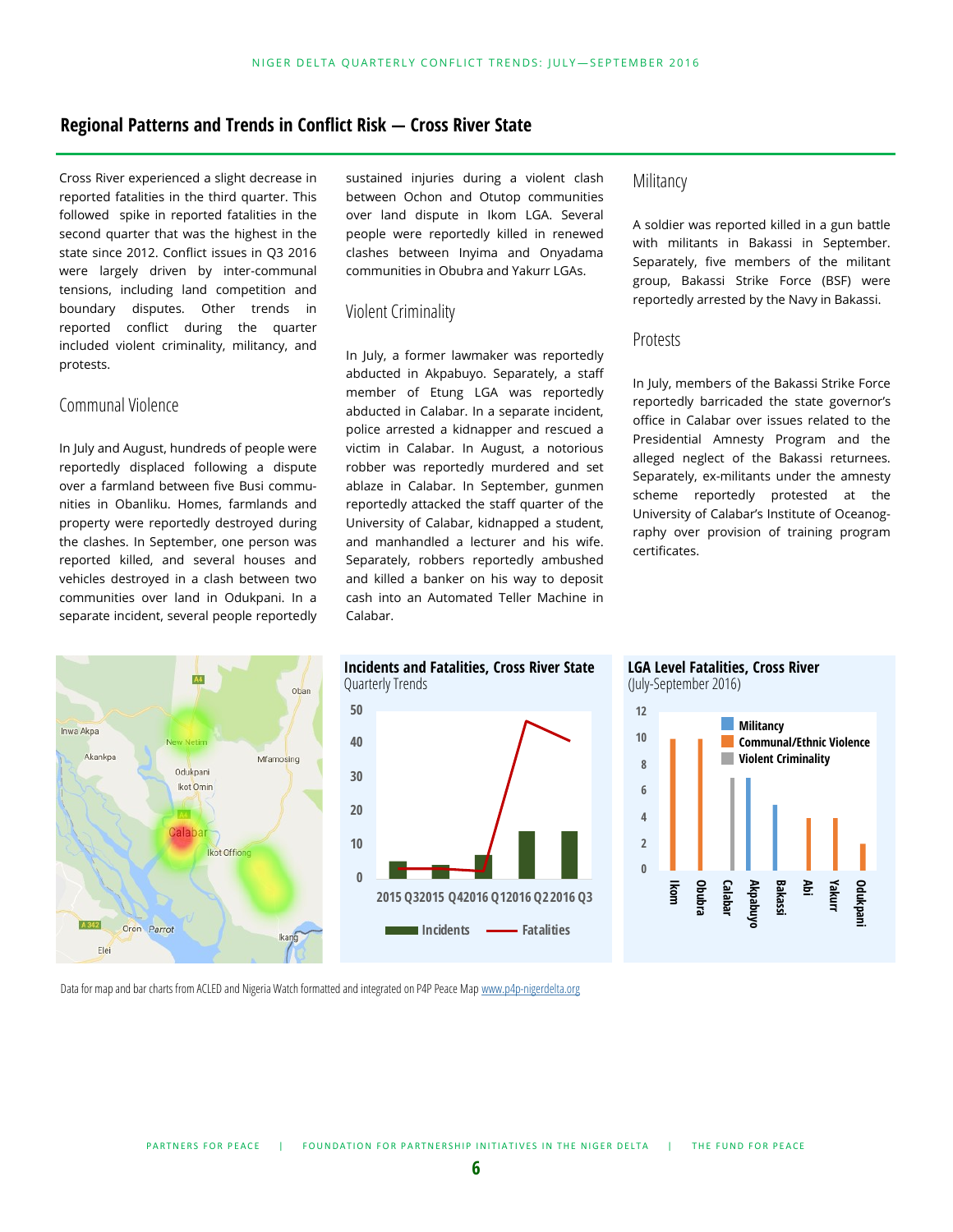# **Regional Patterns and Trends in Conflict Risk — Delta State**

Delta has been one of the most violent states in the Niger Delta since 2009. Compared with last quarter, there was a decrease in reported fatalities in the state in Q3 2016, with Ethiope West and Warri South LGAs reporting the highest numbers of fatalities for the quarter. Conflict incidents reported in Q3 included militancy, vandalism, communal violence, gang violence and criminality.

#### Militancy and Vandalism

Several oil facilities were destroyed in a series of attacks by militant groups in Delta during the quarter. In July, the Niger Delta Avengers (NDA) reportedly attacked oil facilities in Warri North, Warri South, Warri South West, and Oshimili South LGAs. Separately, the Nigerian Navy reportedly destroyed several illegal refineries and arrested four suspected vandals in Warri South and Warri South West.

In August, 16 soldiers under the military task force reportedly died in the course of their operations in Ethiope West. Separately, a militant group, Niger Delta Greenland Justice Movement (NDGJM) reportedly blew

up oil pipelines in Ughelli North, Udu, and Oshimili South. Also in August, military forces reportedly raided several militant camps and illegal crude oil refining sites in Sapele, Warri South, Warri South West, Burutu, Ughelli South, and Isoko South, arresting several suspects. In September, the NDGJM reportedly blew up oil pipelines in Ughelli North and Ughelli South.

# Communal Violence

Displaced persons as well as fatalities were reported as a result of communal conflict in Delta during Q3. In August, several missing persons and one fatality were reported as the result of a clash between Enwhe and Igbide communities in Isoko South over disputed land. Separately, tensions were reported in Oleh, Isoko South following the bombing of Isoko Development Union (IDU) secretariat by aggrieved youths. In September, two farmers were reportedly killed during an inter-communal clash with pastoralists in Aniocha South.

# Gang Violence

Reported incidents involving gang violence were prevalent in Q3, causing several fatalities in the state. In July, a 22-year old man and his friend were reportedly shot dead by cultists in Ika North. Separately, a fatality and several injured persons were reported during a clash between rival cult groups in Ukwuani LGA. In August, four people were reportedly killed in a rival cult war in Ika South. Separately, a cultist was reportedly killed and buried by a rival cult group in Uvwie.

# Other Incidents

Other reported incidents of violence in Q3 included protests, mob violence, and ritual killings. In July, a 21-year old commercial bus driver suspected of robbery was reportedly lynched by a mob in Uvwie. Separately, a robbery suspect who had allegedly attacked the house of a prominent politician was killed by a mob in Isoko South. In August, an oil company was reportedly besieged by protesters for three days over employment opportunities for the locals in Warri South-West.





**LGA Level Fatalities, Delta State**



Data for map and bar charts from ACLED and Nigeria Watch formatted and integrated on P4P Peace Map www.p4p-[nigerdelta.org](http://www.p4p-nigerdelta.org)

**0**

**2015 Q3 2015 Q4 2016 Q1 2016 Q2 2016 Q3 Incidents - Fatalities**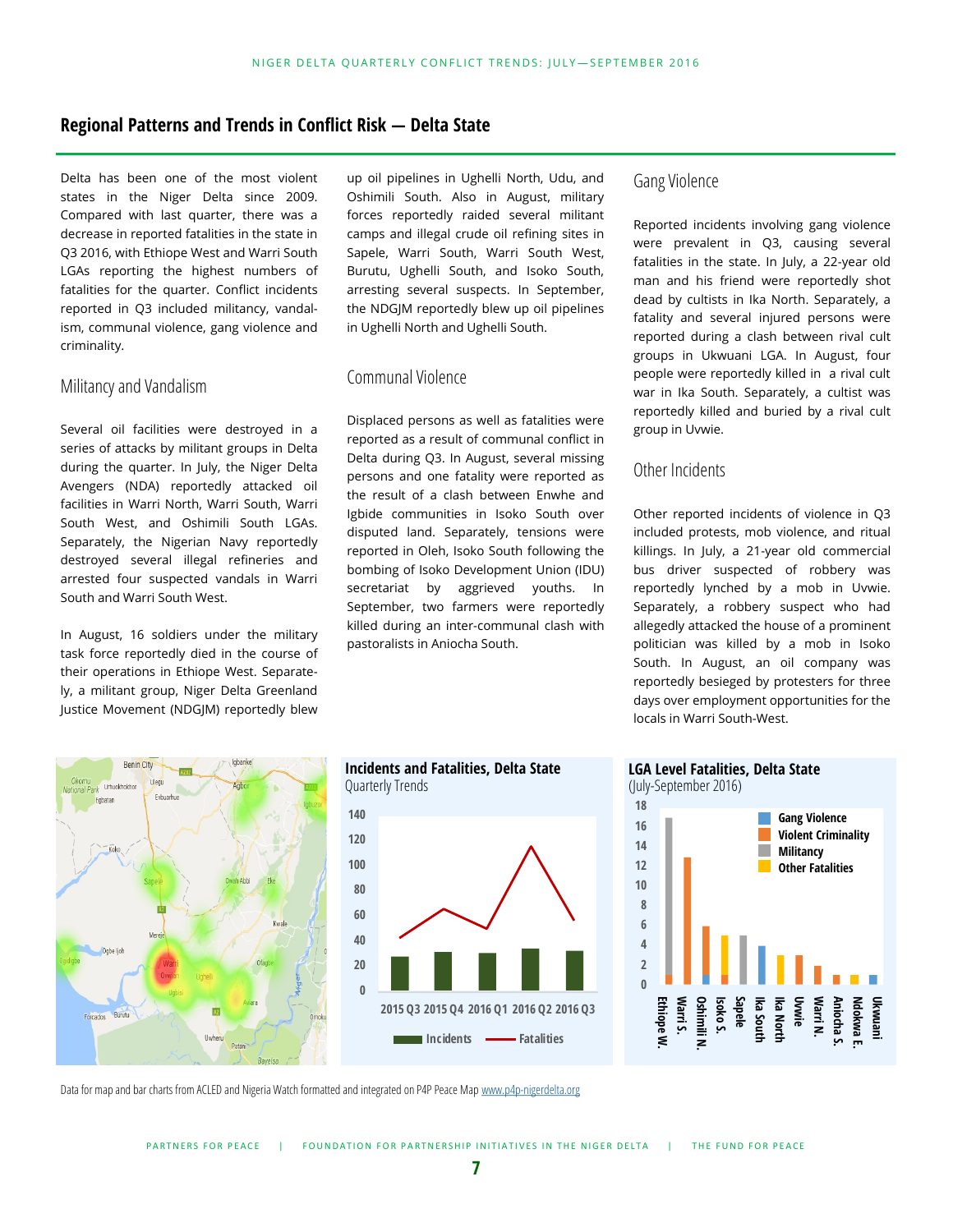# **Regional Patterns and Trends in Conflict Risk — Edo State**

Fewer violent fatalities were reported in Q3 2016, compared with previous quarters. The majority of incidents during the quarter were related to political tensions. Oredo had the highest reported incidents of violence in the state this quarter.

# Political Tensions

In the context of the gubernatorial elections, tensions were high in the state as the various political parties intensified campaign efforts and canvassed for votes. The elections, which were originally scheduled for September 10, 2016, were shifted to September 28, 2016, due to fears of violence. In August, the campaign team of the governorship candidate of the People's Democratic Party (PDP) was reportedly attacked by youths suspected to be supporters of an opposing party in Jatu, Etsako West LGA. In September, several incidents of political tensions and violence were reported across the state. In Etsako East and Etsako West LGAs, there was reportedly clashes between supporters of the All Progressives Congress (APC) and the PDP during rallies. Separately, a violent clash was reported between APC and PDP supporters during voting in Esan Central LGA. There were also reports of alleged intimidation and bribery during elections in Esan North-East and Etsako West LGAs and reported protests in Benin City, the state capital, over allegations of vote rigging.

#### Gang/Cult Violence

Several cult-related violent incidents were reported in the state in Q3. In July, it was reported that a middle-aged man was killed by a suspected cultist group in Esan Southeast. In August, three people were reportedly killed during a clash between Aye and Eiye cult groups at a drinking spot in Oredo. Separately, two young boys were reportedly killed by suspected cultists in Benin City.

#### Violent Criminality

Several incidents of criminality were reported this quarter. In August, the wife of a pastor was reportedly killed at her residence by unknown assailants in Esan West. Separately, a highway robber was reportedly killed during a shootout with police in Ovia North-East. In September, six people including the wife of the governor of the Central Bank of Nigeria (CBN) were reportedly kidnapped by gunmen in Oredo. The victims were later released after a ransom was paid.

#### Protests

Edo state, especially Benin City, saw several reports of protests during the quarter. In July, nurses protested in Ovia North-East after one of their colleagues was kidnapped. In August, the state chapter of the Nigerian Labour Congress (NLC) and the National Union of Local Government Employees (NULGE) led protests in Benin City over working conditions and non-payment of salaries, respectively. Separately, exmilitants reportedly blocked roads in Benin City in protest over unpaid stipends. In September, there was a reported protest by staff of an oil company over compensation issues in Oredo.









Data for map and bar charts from ACLED and Nigeria Watch formatted and integrated on P4P Peace Map www.p4p-[nigerdelta.org](http://www.p4p-nigerdelta.org)

**8**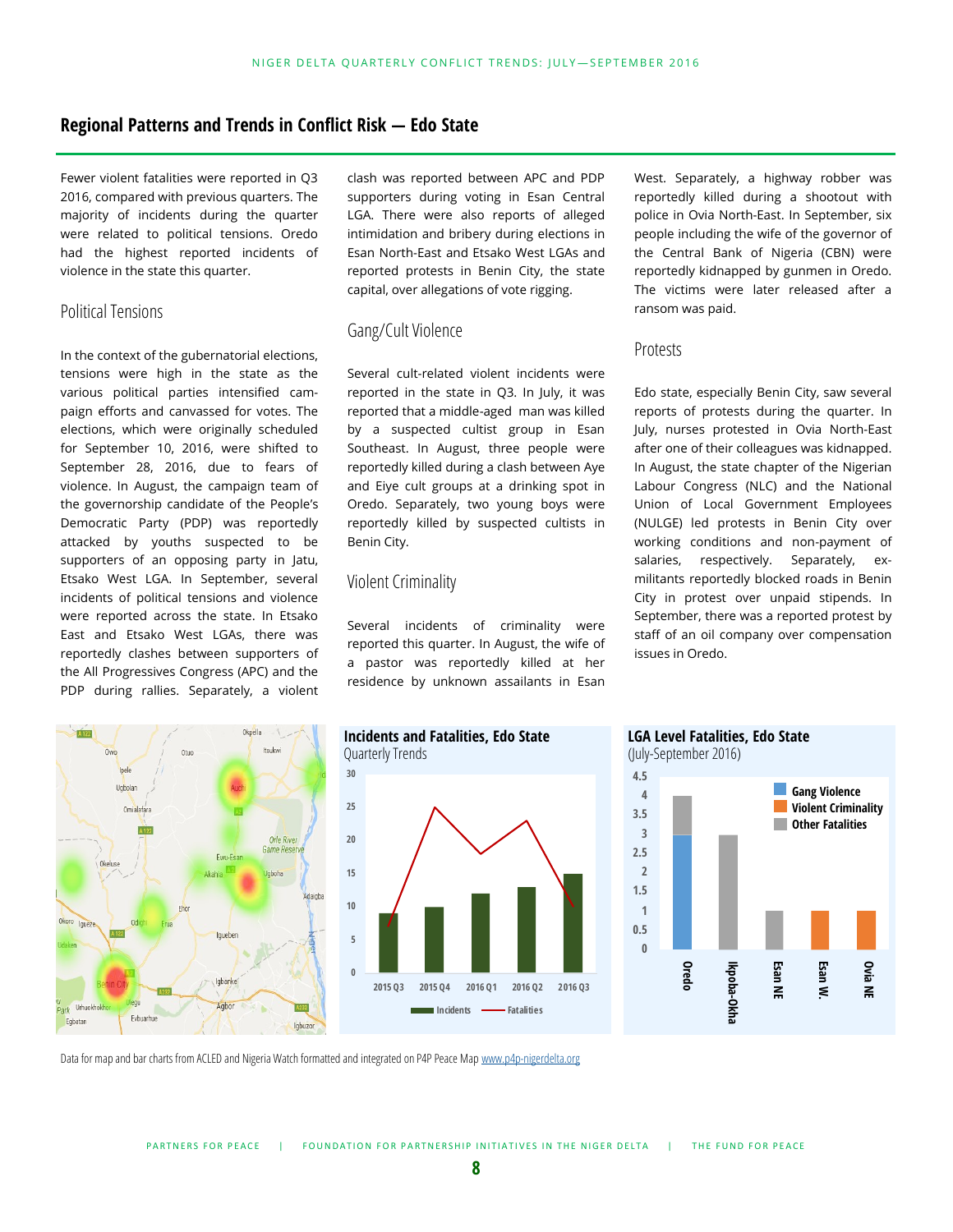# **Regional Patterns and Trends in Conflict Risk — Imo State**

The number of incidents and fatalities increased in Q3 from the previous quarter. Key drivers of conflict in Imo state included political tensions, militancy, cult violence, violent criminality, and communal tensions. Ohaji/Egbema LGA experienced the most reports of fatalities from July-September 2016.

# Political Tensions

In July, a shootout was reported between supporters of the People's Democratic Party (PDP) and the All Progressives Congress (APC) during a re-run election for the State House of Assembly in Okata and Amiri communities in Oru East.

#### **Militancy**

In September, a fatality was reported during a clash between a militant group and operatives of the Imo Security Network (ISN) in Ohaji/Egbema. Militants later attacked a government building and reportedly destroyed several vehicles and buildings. Separately, at least five militants were killed in clashes with the Joint Military Task Force in Ohaji/Egbema.



# Gang/Cult violence

Cult violence remained prevalent in Q3, causing several fatalities. In August, a 5-year old child was reportedly killed in a fire after a house was set ablaze by suspected members of the Icelando cult group, who were allegedly looking for a police informant in Ohaji/Egbema. Separately, a group of cultists from the Icelando and Degbam groups reportedly invaded a community in Ohaji/Egbema, killing one person, injuring several others and burning multiple houses. Also in Ohaji/Egbema, ten people were reportedly shot dead by cultists during a dispute over the process of selecting a traditional leader. In Owerri North, a graduate of the Imo state university was reportedly killed by cultists.

# Communal Tensions

In August, seven people were reportedly killed during a clash between members of the Hausa community and their hosts in the Akokwa community in Ideato North. Three people were reportedly killed in a reprisal attack by the host community following the alleged murder of two young women by a Hausa security guard. In September, a



fatality was reported during a youth riot over the selection of a traditional ruler in Ehime-Mbano.

# Criminality

In July, armed vandals attempted to vandalize the facility of a telecommunication company and reportedly killed a security guard. In August, a couple was reportedly murdered by armed assailants, who then kidnapped the three children of the victims in Unuimo LGA. Separately, two students of the Imo State Polytechnic were reportedly robbed and killed in their hostel in Ohaji/ Egbema. In September, a group of armed robbers reportedly killed a man in Owerri West.

# Other Incidents

Other incidents reported during the quarter included mob violence, leadership struggles and protests. In July, two alleged thieves were reportedly lynched and burnt to death by a mob in Owerri. In September, there was a reported protest by traditional title holders over an ongoing kingship struggle in Ngor Okpala.

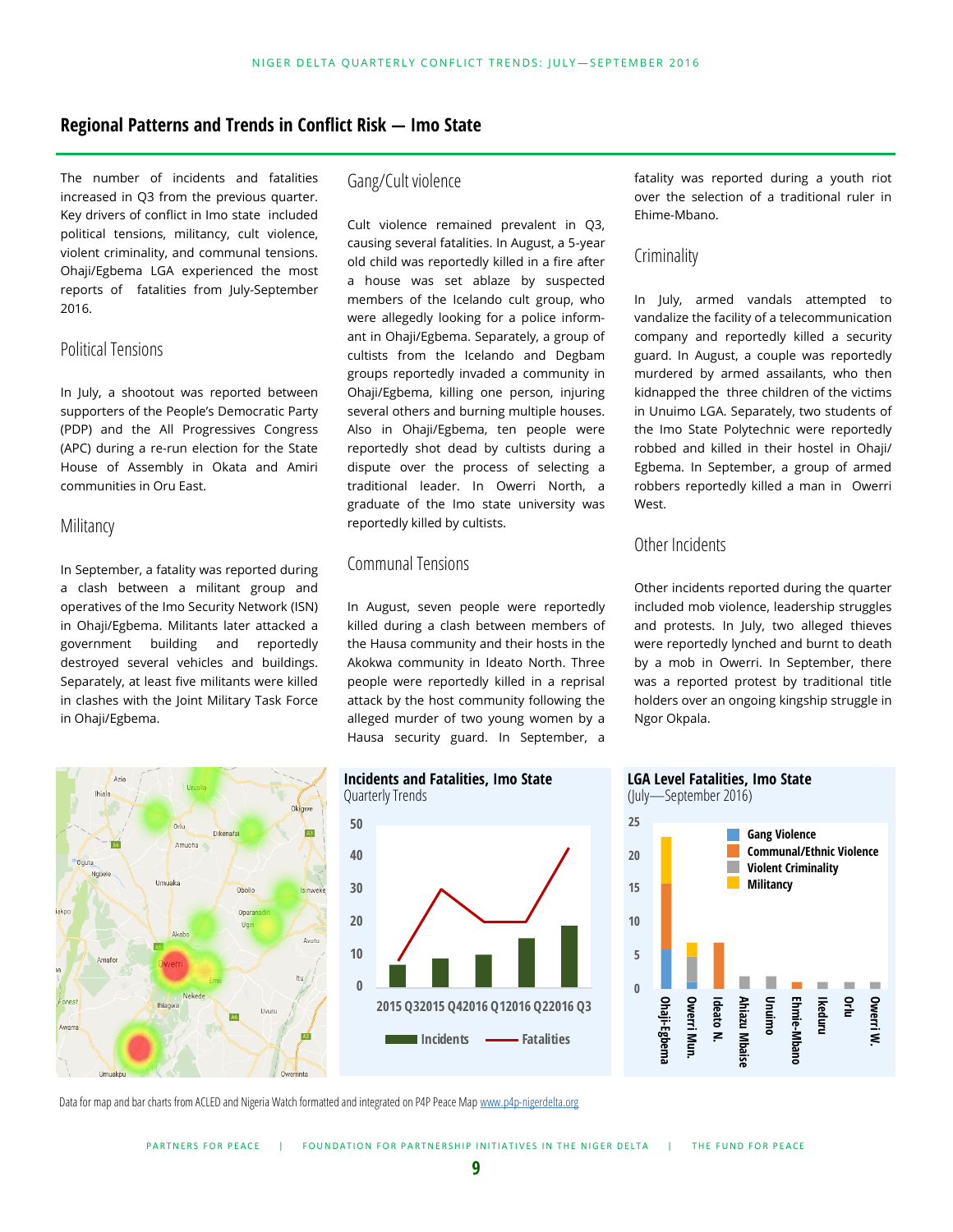# **Regional Patterns and Trends in Conflict Risk — Ondo State**

Trends of reported conflict risk and violence in Ondo has been relatively steady over the last year. Key drivers of conflict risk in Q3 included political tensions, cult violence, violent criminality and protests.

# Political Tensions

In the context of the upcoming gubernatorial elections in Ondo state on November 26, political tensions increased slightly. In August, members of the All Progressives Congress (APC) reportedly protested in Akure South over the alleged imposition of a governorship candidate ahead of the gubernatorial elections in the state. In September, the chairman of the Okitipupa chapter of the People's Democratic Party

(PDP) was reportedly killed at his home. Separately, the PDP office in Akure South was reportedly attacked at night by vandals.

#### Violent Criminality

In July, two people were reportedly killed in a clash between rival cult groups during a carnival in Ondo West. Separately, kidnappers reportedly killed two policemen and abducted two expatriates in Ondo town. Also, a commercial bus driver was reported to have been shot dead by robbers on a highway in Ifedore. In August, two friends reportedly killed a commercial motorcyclist in Ile-Oluji-Okeigbo and stole the victim's motorcycle.

# Other Incidents

Other incidents in Ondo state during the quarter included inter-personal violence, ritual killing, and protest. In July, teachers at St. Francis Caring Heart Mega School in Owo reportedly staged a peaceful protest over unpaid salaries. In August, a female student of the Rufus Giwa Polytechnic in Owo was reportedly murdered in Akure South by her boyfriend. Separately, a pregnant woman was reportedly murdered for ritualistic purposes.





**Incidents and Fatalities, Ondo State**

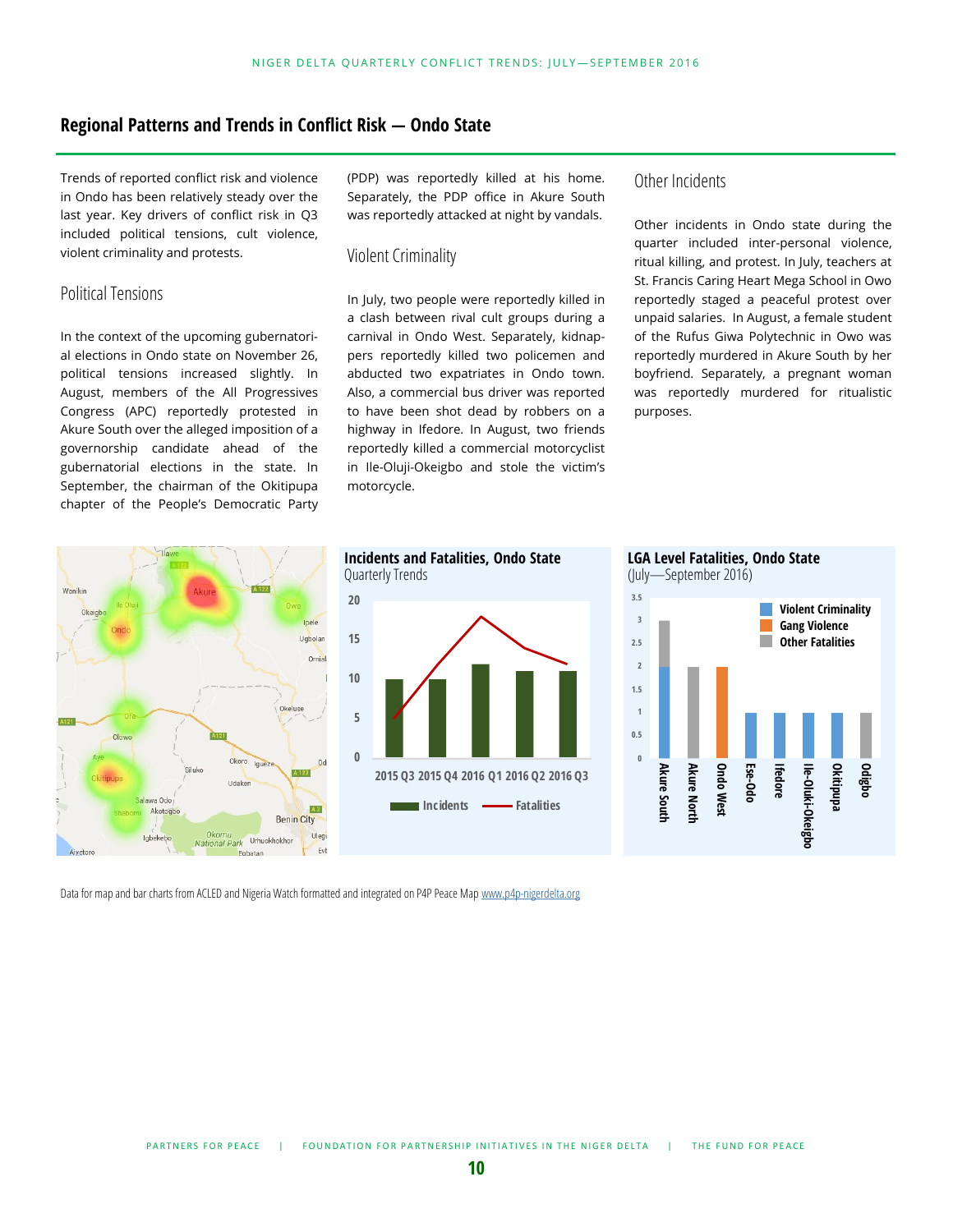# **Regional Patterns and Trends in Conflict Risk — Rivers State**

Rivers was one of the most violent states in the Niger Delta this quarter based on reported incidents of conflict, despite downward trends in conflict risk and violent fatalities since Q2 2016. Reports of violent fatalities and conflict incidents both dropped in Q3 2016. For context, violence in Q1 was higher than at any time since 2009. Ikwerre was the most lethal LGA this quarter. Issues reported in Q3 included cultrelated violence, political tensions, criminality, communal violence and militancy.

# Gang/Cult Violence

Lethal clashes involving Greenlanders and Icelanders were reported in Emohua and Ogba/Egbema/Ndoni, where violence was particularly acute, as well as Ikwerre, and Ogu/Bolo. In Emuoha, thirteen cultists were reportedly killed in a clash between the Icelanders and Degbam cult groups. In Ogba/Egbema/Ndoni, four persons were reportedly killed in a cult clashes. Also, members of the Greenlanders group attacked two communities in the LGA, killing several. Suspected cultists also shot two policemen and killed a soldier in the LGA.

#### Militancy

Soldiers under the military's 'Operation Crocodile Smile' reportedly killed five militants in Ikwerre. Suspected members of the Niger Delta Avengers (NDA) reportedly destroyed an oil pipeline in Bonny.

#### Other Violent Criminality

Reported incidents of criminality during the quarter included kidnappings, assassinations, carjacking, and robberies in Obio/ Akpor, Port Harcourt, Gokana, Ikwerre, and Ahoada East LGAs. In July, gunmen reportedly killed a policeman in Gokana and made away with his weapon. In August, an account officer in the Presidential Amnesty Program who was allegedly in dispute with ex-militants over deductions from their monthly stipends was reportedly killed along the expressway in Ahoada East.

In Aluu community in Ikwerre LGA, a prominent human rights lawyer and counsel to an APC chieftain in a murder case was reportedly killed. In Obio/Akpor, three policemen were reportedly killed by kidnappers. In Ikwerre, two lecturers with the University of Port Harcourt were reportedly kidnapped in two separate incidents. In September, fifteen oil workers were reportedly kidnaped by gunmen in Port Harcourt. Separately, two nurses were reported kidnapped by gunmen who later demanded a ransom in Ogba/Egbema/ Ndoni. Also in September, a pastor was reportedly kidnapped in Emohua.

# Communal Conflict

In July, eight people were reportedly killed during clashes between the Barako and Nwebiara communities in Gokana. It was also reported that the chief of Nwebiara was killed on his way to a reconciliation meeting between elders from the Barako and Nwebiara communities. Separately, there were reported tensions among residents following the state governor's reported withdrawal of the certificate of recognition of a paramount ruler in Obio/ Akpor.

#### Political Tensions

In the context of the re-run legislative elections in the state, the Khana office of the Independent National Electoral Commission (INEC) in Bori was burned down in July. In September, gunmen in military uniforms reportedly burned down the home of a former State House of Assembly member and an APC chieftain in Emuoha.







**LGA Level Fatalities, Rivers State**